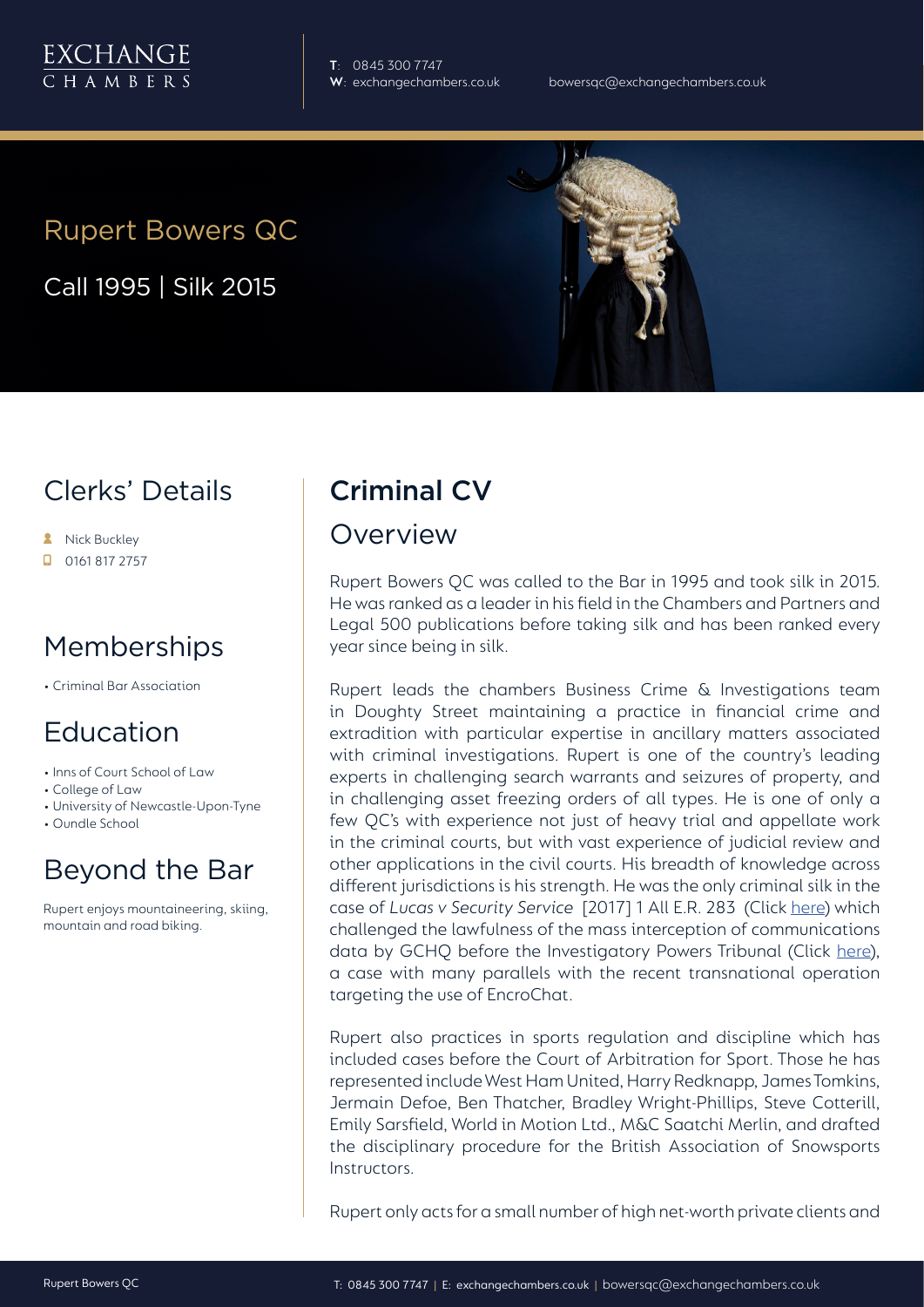

companies at any one time which allows him to focus on their particular needs, and when involved in criminal cases he tends to act for those who engage him at the investigative stage.

Recent cases include representing a Premiership football club in the HMRC investigation into tax evasion in player transfers, a fintech company subject to an Account Freezing Order, successfully representing a major futures trading company in relation to the unlawful freezing of over \$3 million of their funds, and advising the American multinational company KBR in the current SFO investigation.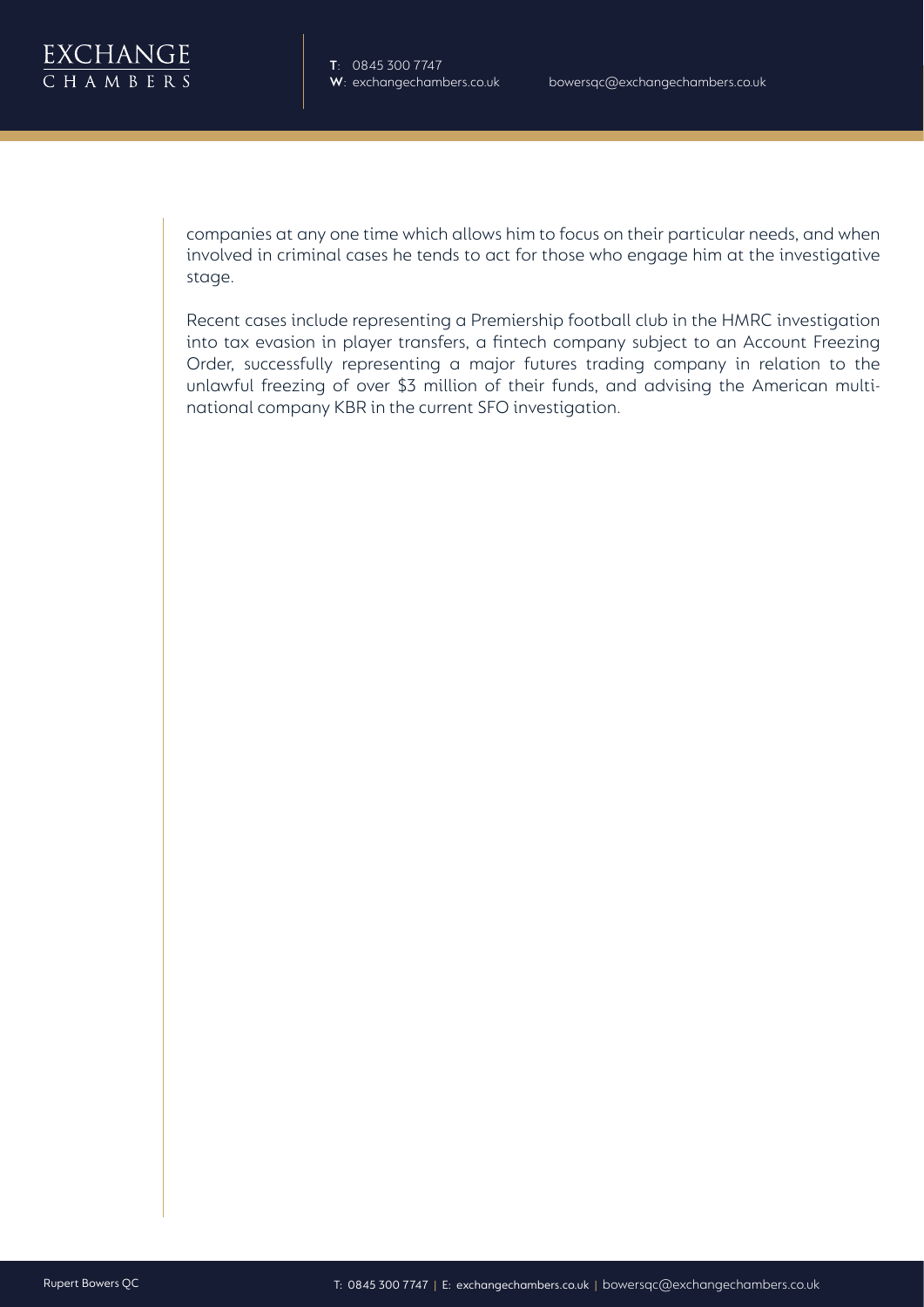

# Recommendations

Ranked in Chambers and Partners for Financial Crime and the Legal 500 for Fraud: Crime (including money laundering and asset forfeiture).

**Financial Crime** – "*He is tenacious and tactically astute. His clients have confidence in his advice, which is provided in clear terms even in the most complex of circumstances. He is fearless in the face of novel points because he has done his homework.*" **Chambers and Partners, 2020**

"*He is tactically astute and his clients have confidence in his advice*."

"*A leader in the field so far as public law challenges to invasive warrants are concerned; his knowledge in this area is encyclopaedic.*" **Chambers and Partners 2019**

**Business and Regulatory Crime (including Global Investigations)** – "*He has an impressive knowledge of criminal proceedings and search warrants as well*." **The Legal 500 2019**

**Fraud: Crime** – "*Strong on his feet, with an excellent court presence.*" **The Legal 500, 2020**

"*An accomplished advocate with excellent communication skills.*" **The Legal 500 2019**

"*A real problem solver who is excellent at challenging search warrants.*"

"*A respected advocate who focuses on serious and organised crime as well as whitecollar work. He is praised for his aptitude in restraint proceedings and pre-charge advice on regulatory aspects." "Exceptionally talented. He's very creative and intelligent and quite fierce in the way he fights for clients. He acts efficiently and quickly.*" **Chambers and Partners 2017**

"*A tenacious and persuasive advocate, always looking for an interesting and unusual argument.*"

**The Legal 500 2017**

"*Brilliant on the law and at getting cases stopped before they've even begun*." **The Legal 500 2016**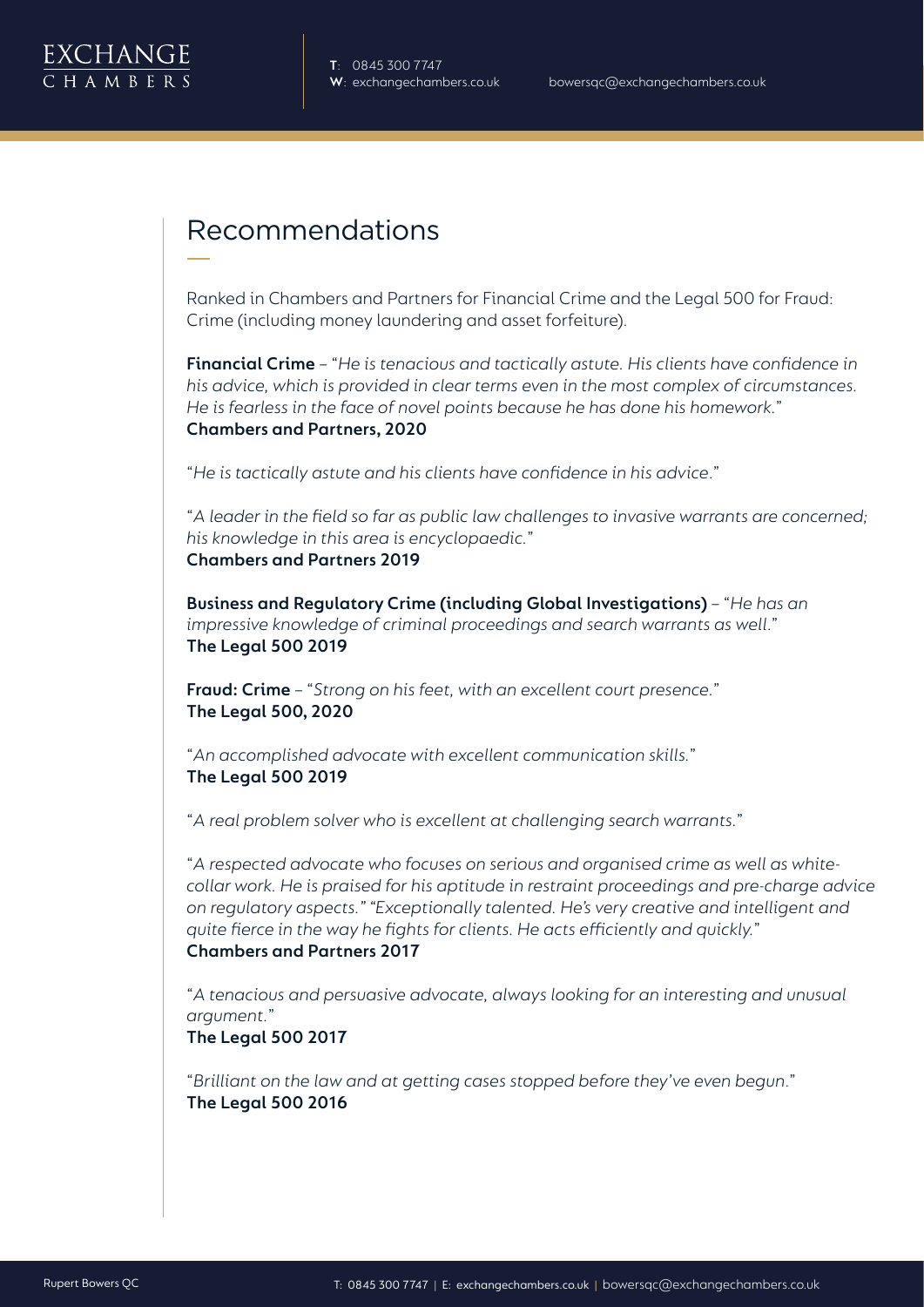

### Cases

#### JUDICIAL REVIEW/POLICE LAW

**R (Merida Oil Traders) & Others v Central Criminal Court & Others** [2017] EWHC 747 (Admin) - Case addressing the unlawful practice of the City of London Police of asking financial institutions to create cheques via production orders so they may then be seized using the summary cash seizure provisions and frozen in the Magistrates' Court.

*Lucas v Security Service* [2017] 1 All E.R. 283 - Representing George Galloway before the Investigatory Powers Tribunal in a claim against the Government in relation to the alleged interception of communications in breach of the parliamentarian Wilson doctrine.

*National Crime Agency v Simkus* [2016] 1 W.L.R. 3481- Case addressing the ex parte procedure of applying for Property Freezing Orders.

*R (on the application of HS) v South Cheshire Magistrates' Court* [2016] 4 W.L.R. 74 - The Divisional Court did not have to determine every issue in a judicial review of a search warrant prior to a section 59 hearing taking place.

*Hargreaves & ors v Powys County Council Trading Standards Department & anor* [2015] C.T.L.C. 138 - Successful challenge to a search warrant issued under the Trading Standards regulations.

*Sher and Others v United Kingdom* [2015] All E.R. (D) 177 (Oct) - Judgment of the European Court of Human Rights in relation to the pre-charge detention regime under Schedule 8 of the Terrorism Act 2000, and in relation to the width of search warrants executed in Operation Pathway.

*R* (on the application of Kouyoumjian) v Hammersmith Magistrates' Court [2015] Crim. L.R. 455 - The first case in which the Court denied the losing defendant police force the opportunity to remedy its unlawful possession of material seized under a warrant that was subsequently quashed.

*R (on the application of Panesar) v Central Criminal Court* [2015] 4 All E.R. 754 - A challenge to the jurisdiction of the Crown Court to remedy the unlawful possession of material seized under the authority of warrant that was subsequently quashed in judicial review proceedings.

*R (on the application of F) v Blackfriars Crown Court* [2014] EWHC 1541 (Admin) - The Divisional Court quashed a search warrant issued to seize legal files for its failure to particularise the material sought.

*R (on the application of B) v Huddersfield Magistrates' Court* [2015] 1 WLR 4737 - A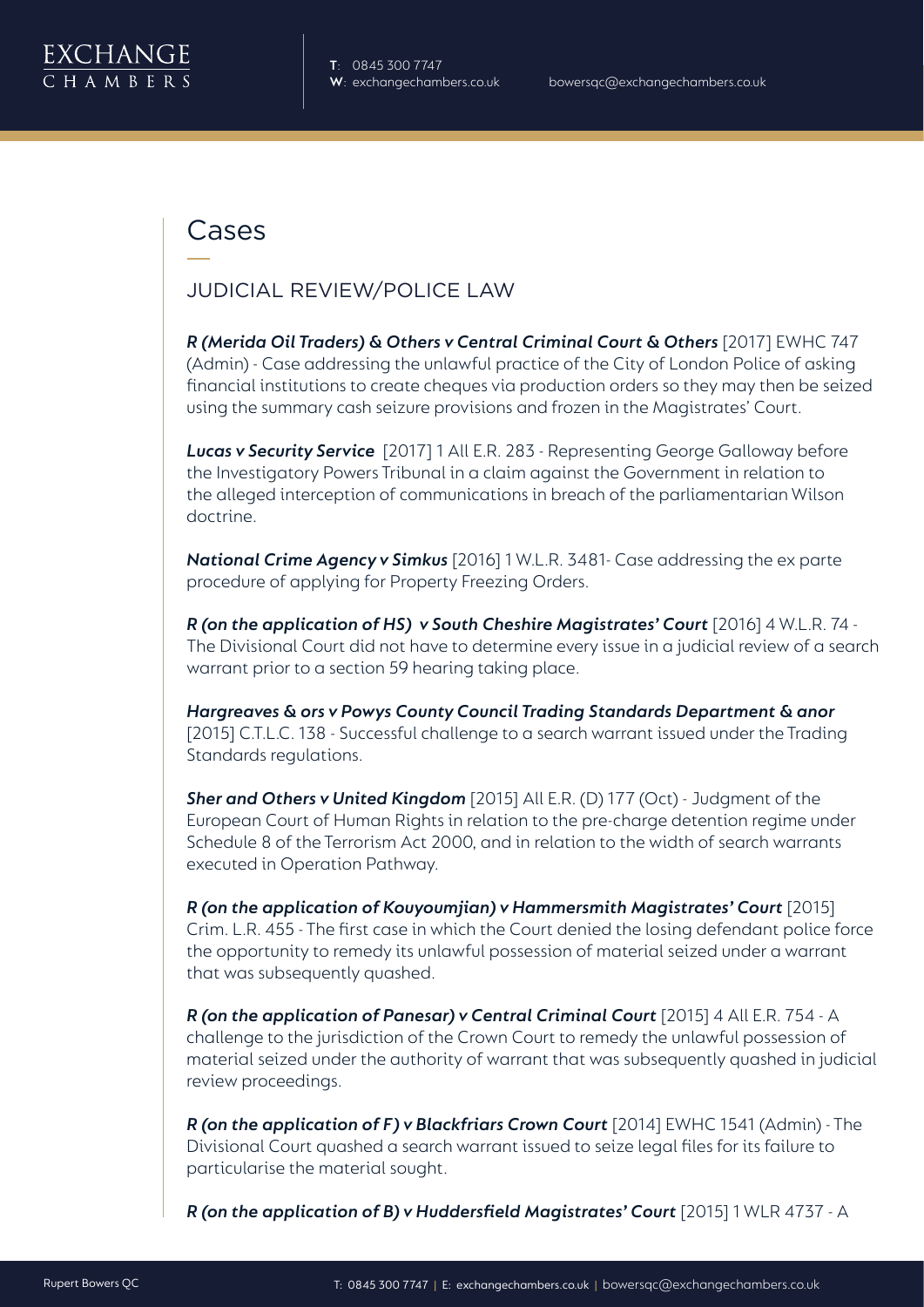

search against practising solicitors was held to be unlawful because of police failures of disclosure. All seized material was returned.

*R (on the application of S) v Chief Constable of the British Transport Police* [2014] 1 W.L.R. 1647 PRACTICE NOTE- A successful challenge to the seizure of material from solicitors premises which was subject to LPP. The court gave guidance on how applications for search warrants should be made.

*Lord Hanningfield v Chief Constable of Essex* [2013] 1 W.L.R. 3632 – Successful action for unlawful arrest.

*R (on the application of Herron) v The Parking Adjudicator* [2012] 1 All E.R. 709- Judicial review of the legality of Controlled Parking Zones for one of the original "metric martyrs".

*R. (Glenn & Co. (Essex) Ltd and others) v. HM Commissioners for Revenue and Customs and another* [2012] 1 Cr. App. R. 22. Challenge to search warrants.

*R. (on the application of Panesar (t/a Anami Law)) v Bristol Crown Court* [2011] Lloyd's Rep. F.C. 337 - Successful challenge to search warrants using the res judicata principle and leading decision on police bail.

*R. (on the application of Windsor and others) v Bristol Crown Court* [2011] S.T.I. 2376. A challenge to unlawful search warrants following HMRC's refusal to accept the judgment in an earlier case above.

*Sher v Chief Constable of Greater Manchester* [2011] 2 All E.R. 364. A public law challenge to the pre-charge detention regime in terrorist cases. Later subject to a decision of the ECtHR as above.

*R (Cook) v Serious Organised Crime Agency* [2011] 1 W.L.R. 144 - A successful challenge to the contrived use of the power of seizure under section 19 PACE.

*R (on the application of Cummins) v Manchester Crown Court* [2010] Lloyd's Rep. F.C. 551 – A search warrant was quashed and material returned to the claimant because of a defect in the pro-forma application used by SOCA.

*R (Wood) v Avon and Somerset Magistrates' Court* [2010] 174 J.P. 157. Challenge to a search warrant.

*Bates v Chief Constable of Avon and Somerset* [2009] 173 J.P 313. The successful challenge to the search of the home of a forensic computer expert led to the refusal of the Chief Constable to return Mr. Bates' property following the High Court ruling. Eventually this led to an application to commit the Chief Constable to prison whereupon the property was returned the evening before the court hearing.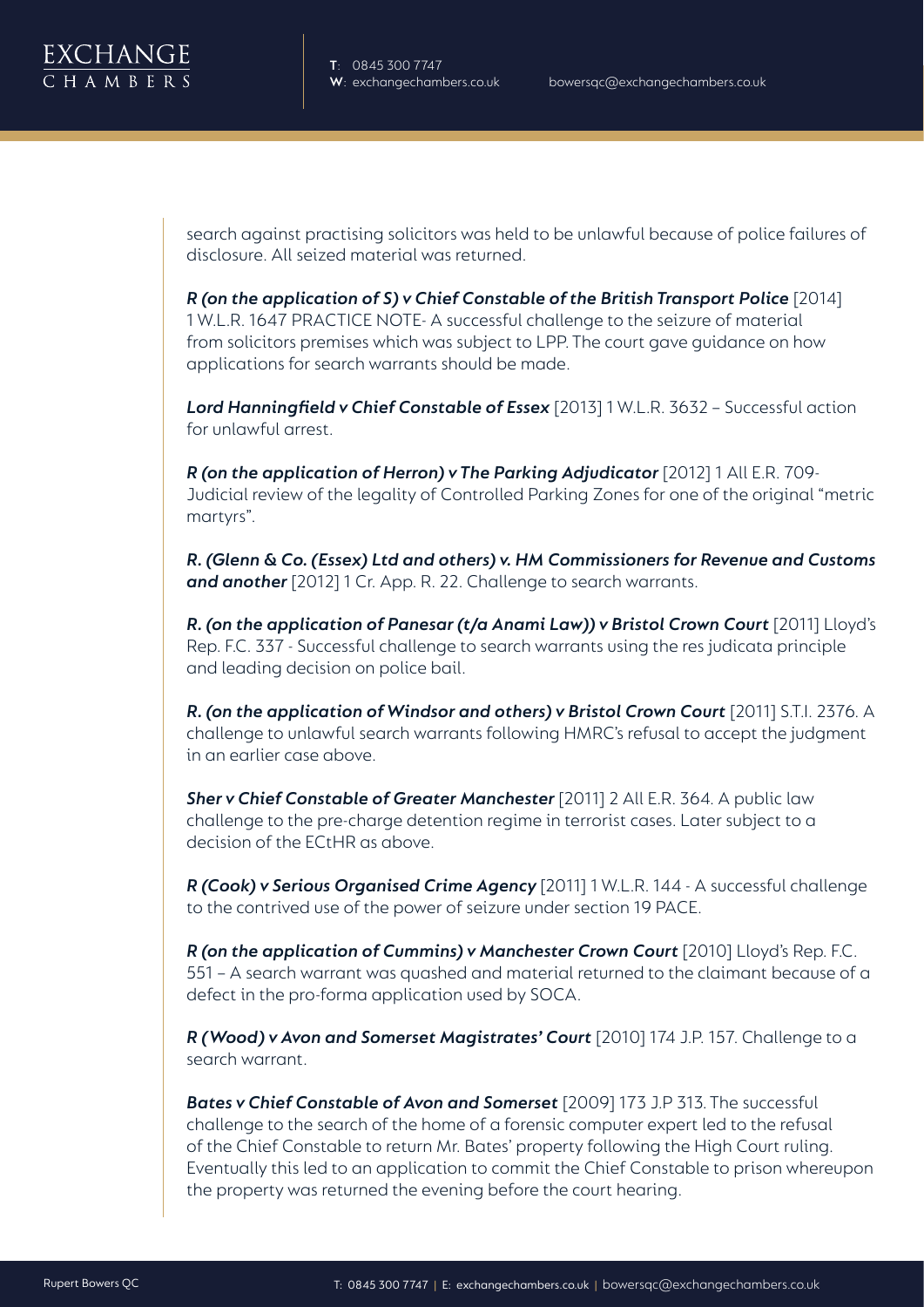

*R (Redknapp) v Commissioner of Police of the Metropolis* [2009] 1 W.L.R. 2091; [2008] 1 All E.R. 229; Times, June 16, 2008. - For both Harry and Sandra Redknapp in this successful challenge to the execution of a search warrant at the Redknapp's home.

#### CRIMINAL LAW

*R v A Youth* (2017)- Successfully defended a youth against a charge under section 5 of the TA 2006. The defendant was a white supremacist with links to the proscribed organisation National Action.

**Operation Carp** (2015) - Multi Million pound VAT fraud involving the trade in Carbon credits.

*R v Cook (Sam)* [2012] 1 W.L.R. 2451 - The ability of the Crown to allege guilt against those already acquitted.

*Diphy Menga* (2012). Acquitted of a gang related murder.

*Afzal Arif* (2012). The murder of a man nick-named "Nasty."

*Windsor v CPS* [2011] 1 W.L.R. 1519 -Leading case on restraint and receivership orders.

*R v Elliott (Nathan)* [2011] 175 J.P. 39. Leading case on gang affiliation evidence.

*Azhar Hussein* (2011). Acquitted of attempting to murder his wife by stabbing her in broad daylight in a crowded high street.

*Lord Hanningfield & Others.* [2010] UKSC 52; [2011] 1 A.C. 684 Representing Lord Hanningfield in the MP's and peers expenses case.

**Operation Devout II** (2009). Multi million pound fraud and money laundering investigation.

*R v Attilla Makai* [2008] 1 Cr. App. R. (S) 73- Trafficking for the purposes of sexual exploitation. Case arising out of the raid on "Cuddles" in Birmingham.

*Ricky Maynard and others* (2008)- The manslaughter of a London barrister's clerk.

*Operation Movement* (2007) Conspiracy to traffic prestige vehicles - The largest case of its type.

*Karl Pettitt* (2007) - One of the UK's largest cocaine importers. (Click here)

*Operation Alpington* (2007) - Supergrass case in which all but one defendant was acquitted. Alleged to be the breaking of the largest cocaine cartel in the UK.